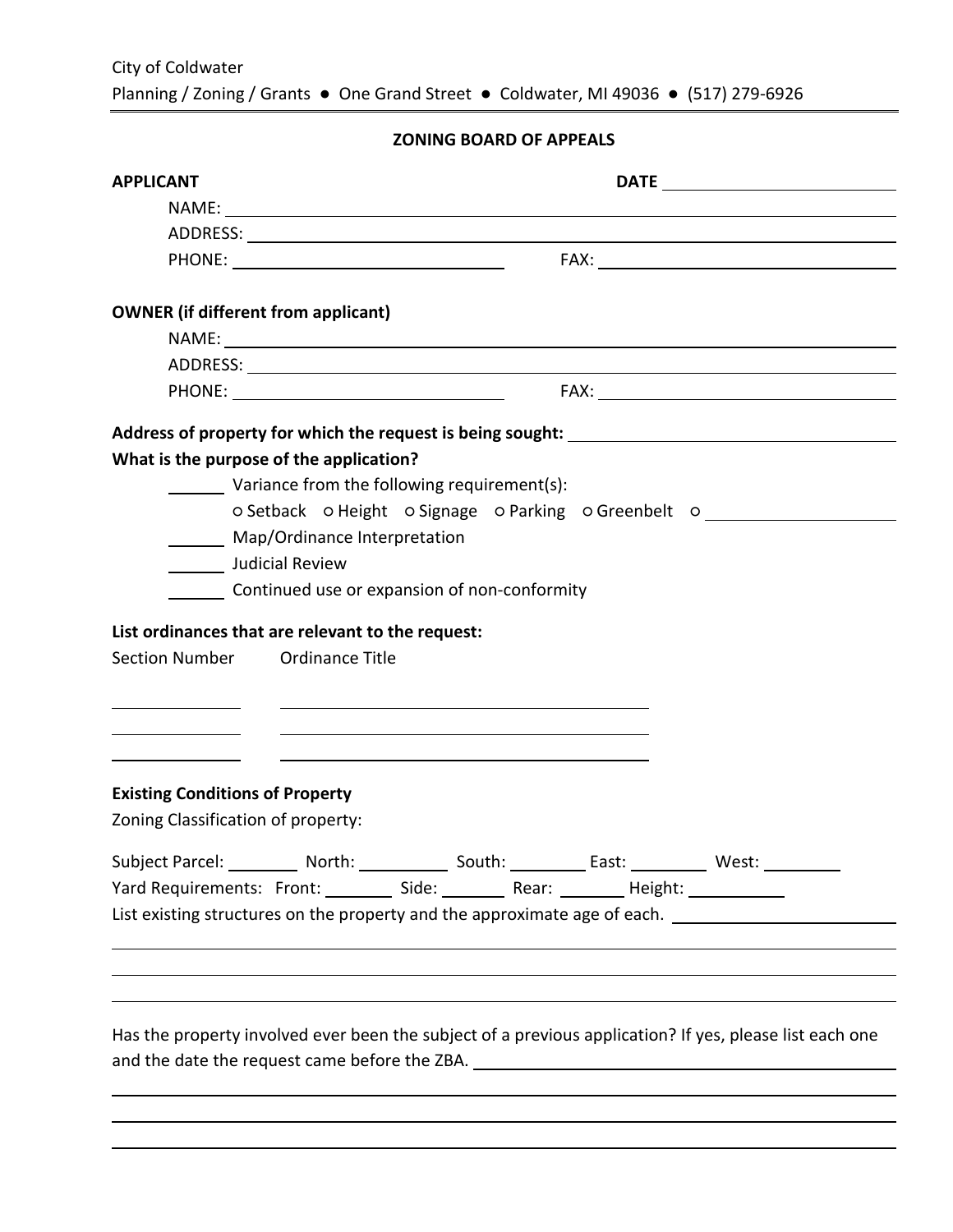# **Project Description**

Briefly explain your request and the reason for this application. \_\_\_\_\_\_\_\_\_\_\_\_\_\_

Why do you feel that this variance request should be granted?

*Each request requires the following items to be submitted along with the completed application. All items must be submitted in order for the application to be complete. Please be aware that incomplete applications will not be submitted to the ZBA.* 

## *Variance Request*

- 1. Legal description of subject property and a list of all deed restrictions.
- 2. A drawing of the property indicating existing property elements, which includes any structures, drives, fences, and patios. The drawing should also indicate where the proposed variance is to be utilized. The dimensions of all existing and proposed features should be labeled, as well as property dimensions. Include distance between present buildings or proposed buildings and property lines.
- 3. A completed Variance Criteria form (included in application packet)
- 4. Filing fee of \$30

## *Interpretation Request / Judicial Decisions*

1. Filing fee of \$30

*By signing below, the applicant confirms that they have read and understood the procedures for the Zoning Board of Appeals. The signature also confirms that all information required for submission of an application, as indicated above, has been provided.*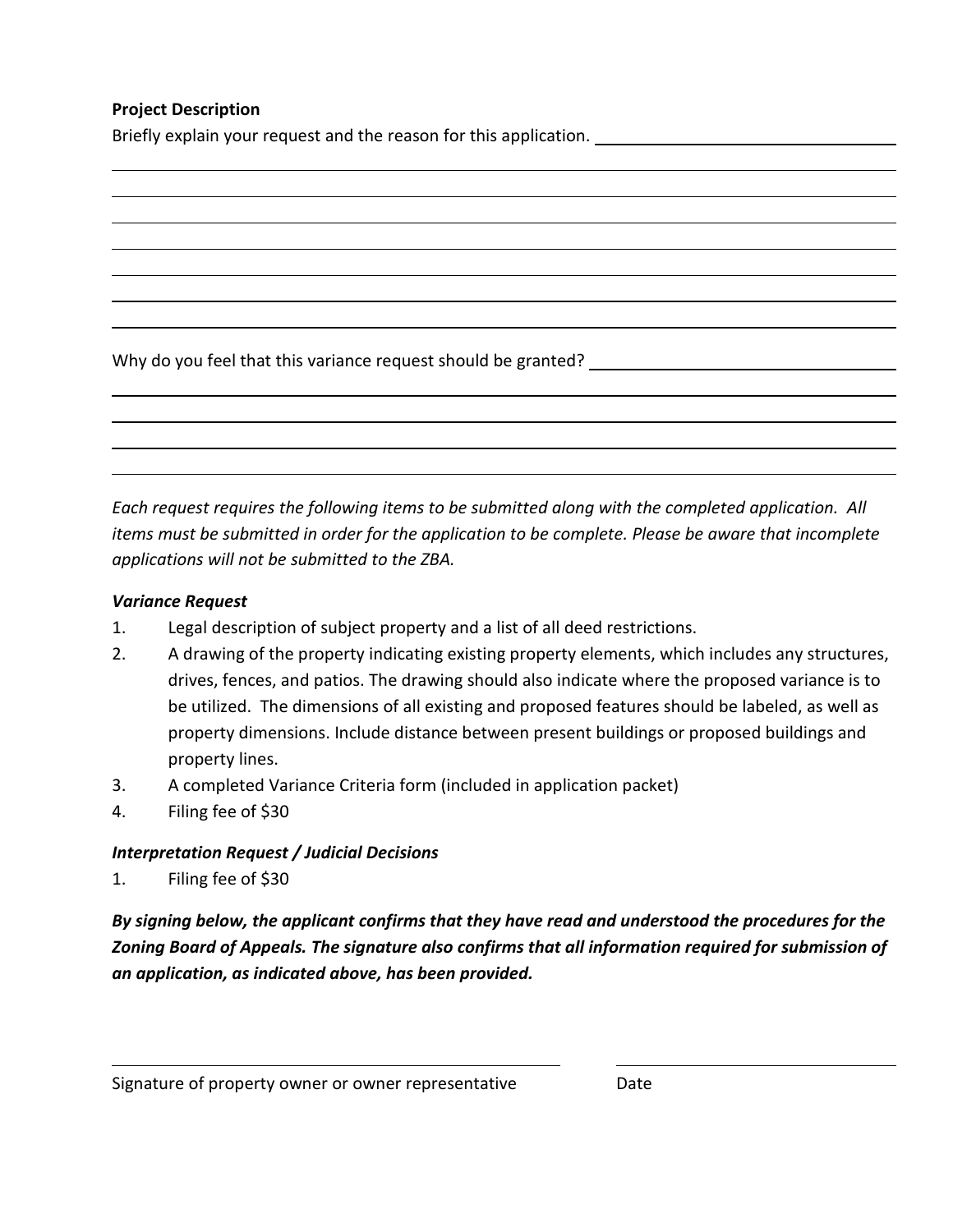#### **ZONING BOARD OF APPEALS** *Variance Criteria*

As stated in the application procedures, the City of Coldwater Zoning Ordinance lists five conditions that must exist on the applicant's property in order for a variance request to be granted. Your answers to the following questions will be reviewed by the ZBA to determine if your request satisfies these criteria. Please note that each question must be answered completely. Incomplete applications will not be reviewed by the ZBA.

#### 1264.05 Authorization of variances

(a) That special conditions and circumstances exist which are peculiar to the land, land use, structure or building in the same zoning district so as to present such a unique situation that a precedent will not be established for other properties in the district to also ask the same or similar change through the zoning appeal procedure.

Yes \_\_\_\_\_\_\_\_\_No If yes, what are they?

(b) Such variance is necessary for the preservation and enjoyment of a substantial property right similar to that possessed by other properties in the same zoning district and in the vicinity. The possibility of increased financial return shall not of itself be deemed sufficient to warrant a variance.

| Yes             | Nc |  |  |  |
|-----------------|----|--|--|--|
| Why or why not? |    |  |  |  |
|                 |    |  |  |  |

(c) The authorization of such variance will not be of substantial detriment to adjacent property and will not naturally impair the intent and purpose of this Zoning Code or the public interest.

| Yes             | No |  |  |
|-----------------|----|--|--|
| Why or why not? |    |  |  |
|                 |    |  |  |

(d) That granting of the variance requested will not confer on the applicant any special privilege that is denied by the provisions of this Zoning Code to other lands, structures or buildings in the same zoning district.

Yes No Why or why not?

(e) That the reasons set forth in the application for the variance justify the granting of the variance and the variance is the minimum variance that will make possible the reasonable use of the land, building or structure in the zoning district in which it is located.

Yes No

Why or why not?<br>
<u>Letting</u>